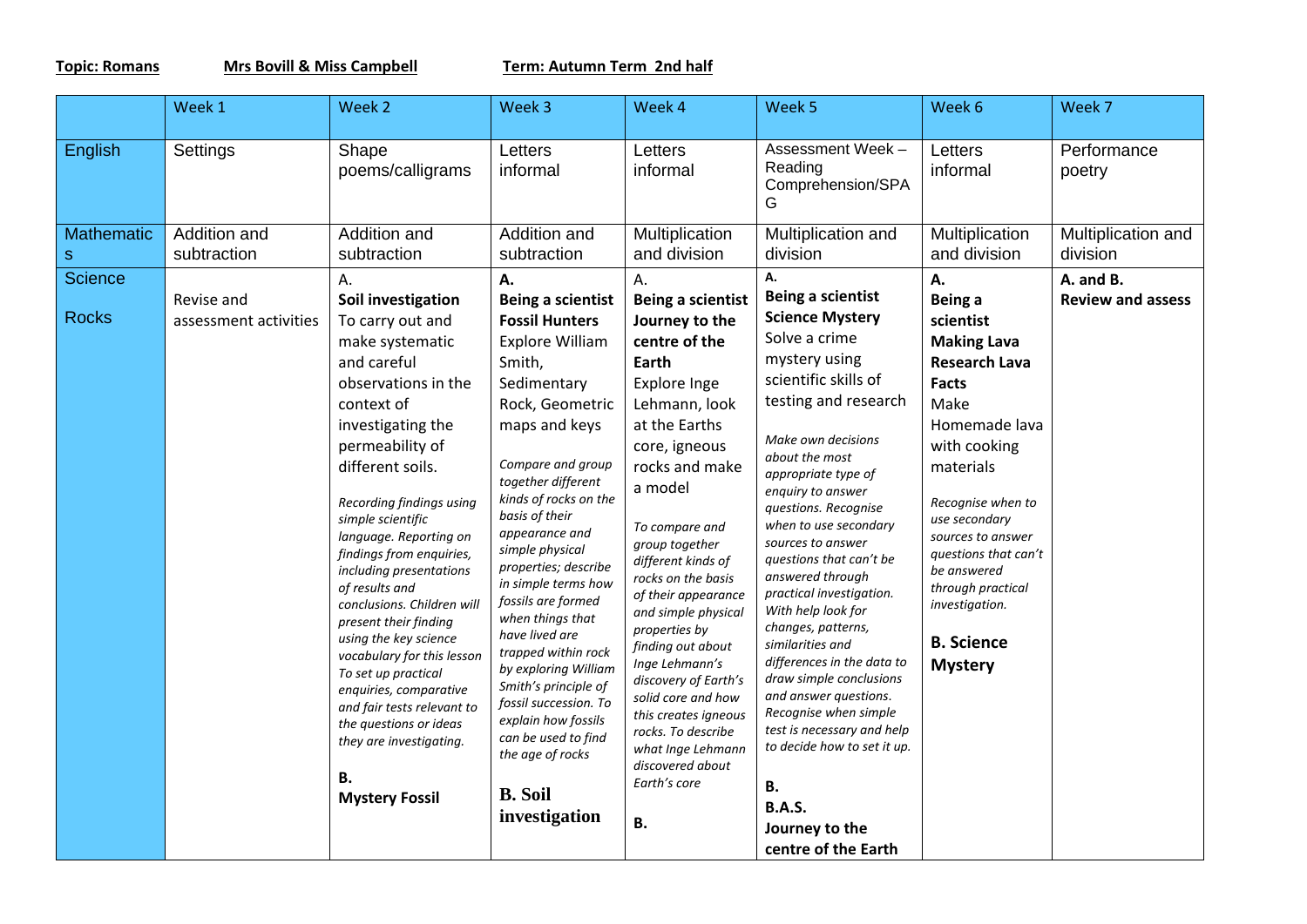|           |                                               | Predict, question<br>and research                     |                                     | <b>Fossil</b><br><b>Hunters</b>   |                                               |                                  |                                          |
|-----------|-----------------------------------------------|-------------------------------------------------------|-------------------------------------|-----------------------------------|-----------------------------------------------|----------------------------------|------------------------------------------|
|           |                                               | ammonites                                             |                                     |                                   |                                               |                                  |                                          |
|           |                                               | Describe in simple terms<br>how fossils are formed    |                                     |                                   |                                               |                                  |                                          |
|           |                                               | when things that have                                 |                                     |                                   |                                               |                                  |                                          |
|           |                                               | lived are trapped within<br>rock                      |                                     |                                   |                                               |                                  |                                          |
|           |                                               | Research and discuss the<br>different kinds of living |                                     |                                   |                                               |                                  |                                          |
|           |                                               | things whose fossils are                              |                                     |                                   |                                               |                                  |                                          |
|           |                                               | found in sedimentary<br>rock and explore how          |                                     |                                   |                                               |                                  |                                          |
|           |                                               | fossils are formed.                                   |                                     |                                   |                                               |                                  |                                          |
|           |                                               |                                                       |                                     |                                   |                                               |                                  |                                          |
| Computing | Working with data:<br>Pupils learn to search, | Working with data:<br>Pupils learn to search,         | Working with<br>data: Pupils        | Working with<br>data: Pupils      | Working with data:<br>Pupils learn to search, | Working with<br>data: Pupils     | Working with data:<br>Pupils learn to    |
|           | sort and graph                                | sort and graph                                        | learn to search,                    | learn to search,                  | sort and graph                                | learn to search,                 | search, sort and                         |
|           | information.<br>Select, use and               | information.<br>Select, use and                       | sort and graph<br>information.      | sort and graph<br>information.    | information.<br>Select, use and               | sort and graph<br>information.   | graph information.<br>Select, use and    |
|           | combine a variety of                          | combine a variety of                                  | Select, use and                     | Select, use and                   | combine a variety of                          | Select, use and                  | combine a variety of                     |
|           | software including                            | software including                                    | combine a variety                   | combine a variety                 | software including                            | combine a                        | software including                       |
|           | internet services on a                        | internet services on a                                | of software                         | of software<br>including internet | internet services on a                        | variety of<br>software           | internet services on                     |
|           | range of digital<br>devices                   | range of digital<br>devices                           | including internet<br>services on a | services on a                     | range of digital<br>devices                   | including                        | a range of digital<br>devices            |
|           | To design and create                          | To design and create                                  | range of digital                    | range of digital                  | To design and create                          | internet services                | To design and                            |
|           | arrange of programs,                          | arrange of programs,                                  | devices                             | devices                           | arrange of programs,                          | on a range of                    | create arrange of                        |
|           | systems and content<br>that accomplish given  | systems and content<br>that accomplish given          | To design and<br>create arrange of  | To design and<br>create arrange   | systems and content<br>that accomplish given  | digital devices<br>To design and | programs, systems<br>and content that    |
|           | goals, including                              | goals, including                                      | programs,                           | of programs,                      | goals, including                              | create arrange                   | accomplish given                         |
|           | collecting, analysing,                        | collecting, analysing,                                | systems and                         | systems and                       | collecting, analysing,                        | of programs,                     | goals, including                         |
|           | evaluating and<br>presenting data and         | evaluating and<br>presenting data and                 | content that<br>accomplish given    | content that<br>accomplish given  | evaluating and<br>presenting data and         | systems and<br>content that      | collecting, analysing,<br>evaluating and |
|           | information.                                  | information.                                          | goals, including                    | goals, including                  | information.                                  | accomplish given                 | presenting data and                      |
|           |                                               |                                                       | collecting,                         | collecting,                       |                                               | goals, including                 | information.                             |
|           |                                               |                                                       | analysing,<br>evaluating and        | analysing,<br>evaluating and      |                                               | collecting,<br>analysing,        |                                          |
|           |                                               |                                                       | presenting data                     | presenting data                   |                                               | evaluating and                   |                                          |
|           |                                               |                                                       | and information.                    | and information.                  |                                               | presenting data                  |                                          |
|           |                                               |                                                       |                                     |                                   |                                               | and information.                 |                                          |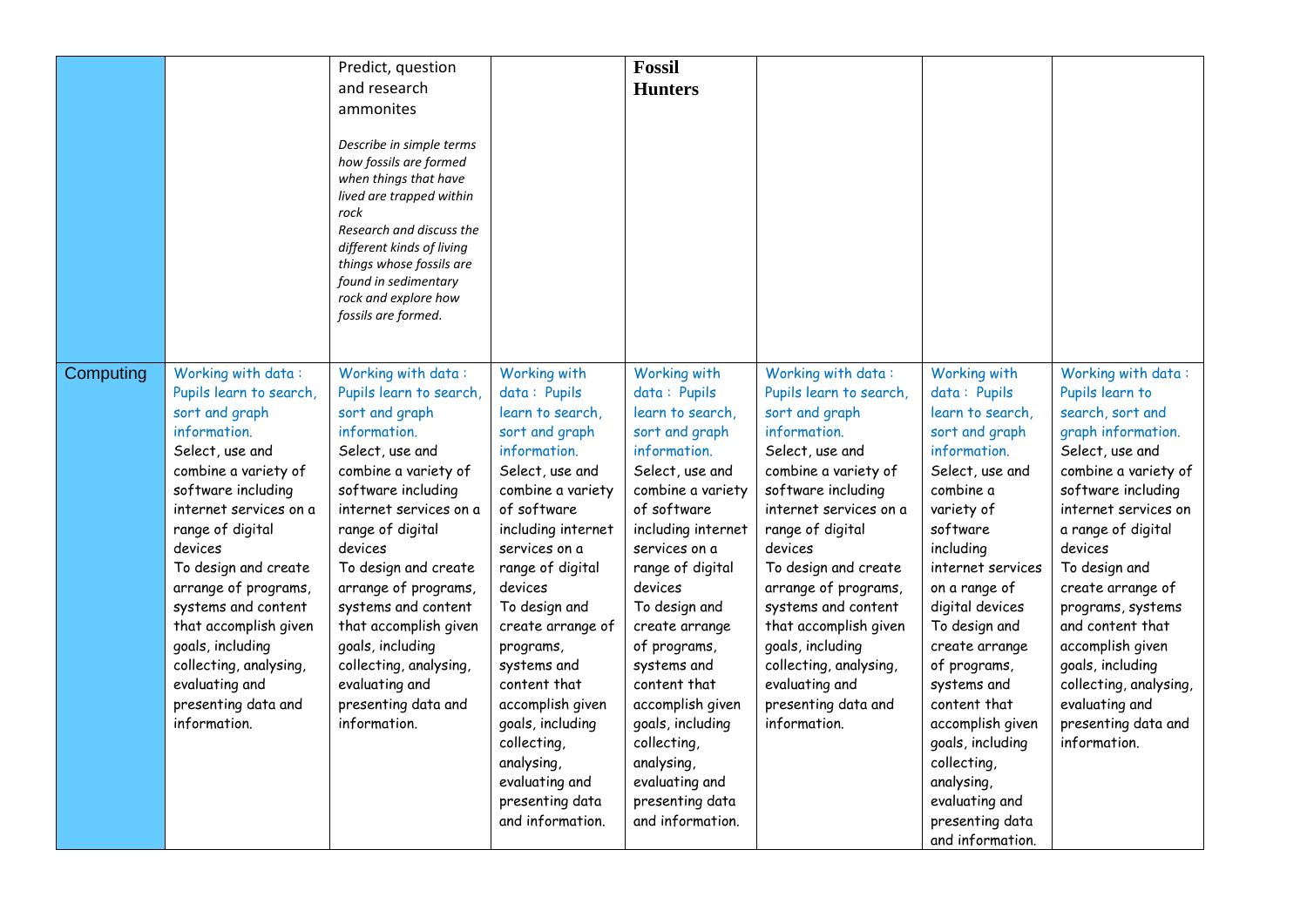| Geography         | Describe and understand<br>key aspects of: physical<br>geography, including:<br>climate zones, biomes,<br>vegetation belts, rivers<br>and mountains, volcanoes<br>and earthquakes.<br>Link to Science -<br>Volanoes<br>Link to History - Mount<br>Vesuvius - Pompeii<br>(ODIZZI) | <b>Locate Europe's countries</b><br>and major cities - use<br>maps, atlases, globes and<br>digital computer mapping to<br>locate countries.<br>European Countries and<br>features.   | <b>Locate Europe's</b><br>countries and major<br>cities - use maps,<br>atlases, globes and<br>digital computer<br>mapping to locate<br>countries.<br>Major Cities of Europe.                                                                                         |                                                                                                                                                                         |                                                                                                                                                              | To compare the<br>geography of Italy<br>and Britain.<br>-understand<br>geographical<br>similarities and<br>differences though<br>the study of human<br>and physical<br>geography of a<br>region in a<br>European country. |                                                                                                       |
|-------------------|----------------------------------------------------------------------------------------------------------------------------------------------------------------------------------------------------------------------------------------------------------------------------------|--------------------------------------------------------------------------------------------------------------------------------------------------------------------------------------|----------------------------------------------------------------------------------------------------------------------------------------------------------------------------------------------------------------------------------------------------------------------|-------------------------------------------------------------------------------------------------------------------------------------------------------------------------|--------------------------------------------------------------------------------------------------------------------------------------------------------------|---------------------------------------------------------------------------------------------------------------------------------------------------------------------------------------------------------------------------|-------------------------------------------------------------------------------------------------------|
| <b>History</b>    |                                                                                                                                                                                                                                                                                  | To find out who was in<br><b>Britain when the Romans</b>                                                                                                                             | To explore who<br>Boudica was and to                                                                                                                                                                                                                                 | To explore who<br>Boudica was and to                                                                                                                                    | To find out about life in<br>Roman Britain.                                                                                                                  |                                                                                                                                                                                                                           | To know how the<br>Romans influenced life                                                             |
| Romans            |                                                                                                                                                                                                                                                                                  | invaded and learn about<br>their way of life. Celtic Life.<br>Develop increasingly secure<br>chronological knowledge<br>and understanding of<br>history, local, British and<br>world | learn about her revolt.<br>Ask and answer<br>questions about the<br>past, considering<br>aspects of change,<br>cause, similarity and<br>difference and<br>significance<br>Develop use of<br>appropriate<br>terminology, such as<br>empire, civilisation,<br>monarch. | learn about her revolt.<br>Ask and answer<br>questions about the<br>past, considering<br>aspects of change,<br>cause, similarity and<br>difference and<br>significance. | Suggest where we might find<br>answers to questions<br>considering sources.<br>Identify and give reason<br>for historical events,<br>situations and changes. |                                                                                                                                                                                                                           | today.<br>To understand that<br>knowledge of the past<br>is constructed from a<br>variety of sources. |
| Art and<br>Design | Use simple block<br>shapes formed by<br>children                                                                                                                                                                                                                                 | Use simple block<br>shapes formed by<br>children                                                                                                                                     | Use roller and<br>ink printing.<br>Print using block<br>print and one                                                                                                                                                                                                | <b>Blend two</b><br>colours when<br>printing                                                                                                                            |                                                                                                                                                              |                                                                                                                                                                                                                           |                                                                                                       |
|                   | Design a block print                                                                                                                                                                                                                                                             | Create a block print                                                                                                                                                                 | colour.                                                                                                                                                                                                                                                              | Print using block<br>print and two<br>colours.                                                                                                                          |                                                                                                                                                              |                                                                                                                                                                                                                           |                                                                                                       |
| <b>DT</b>         |                                                                                                                                                                                                                                                                                  |                                                                                                                                                                                      |                                                                                                                                                                                                                                                                      |                                                                                                                                                                         | Select tools and<br>equipment suitable<br>for the task.<br><b>Explain their choices</b><br>of tools and<br>equipment in relation                             | Measure, mark<br>out, cut and<br>shape materials<br>and<br>components                                                                                                                                                     | <b>Understand how</b><br>levers and linkages<br>or pneumatic<br>systems create<br>movement.           |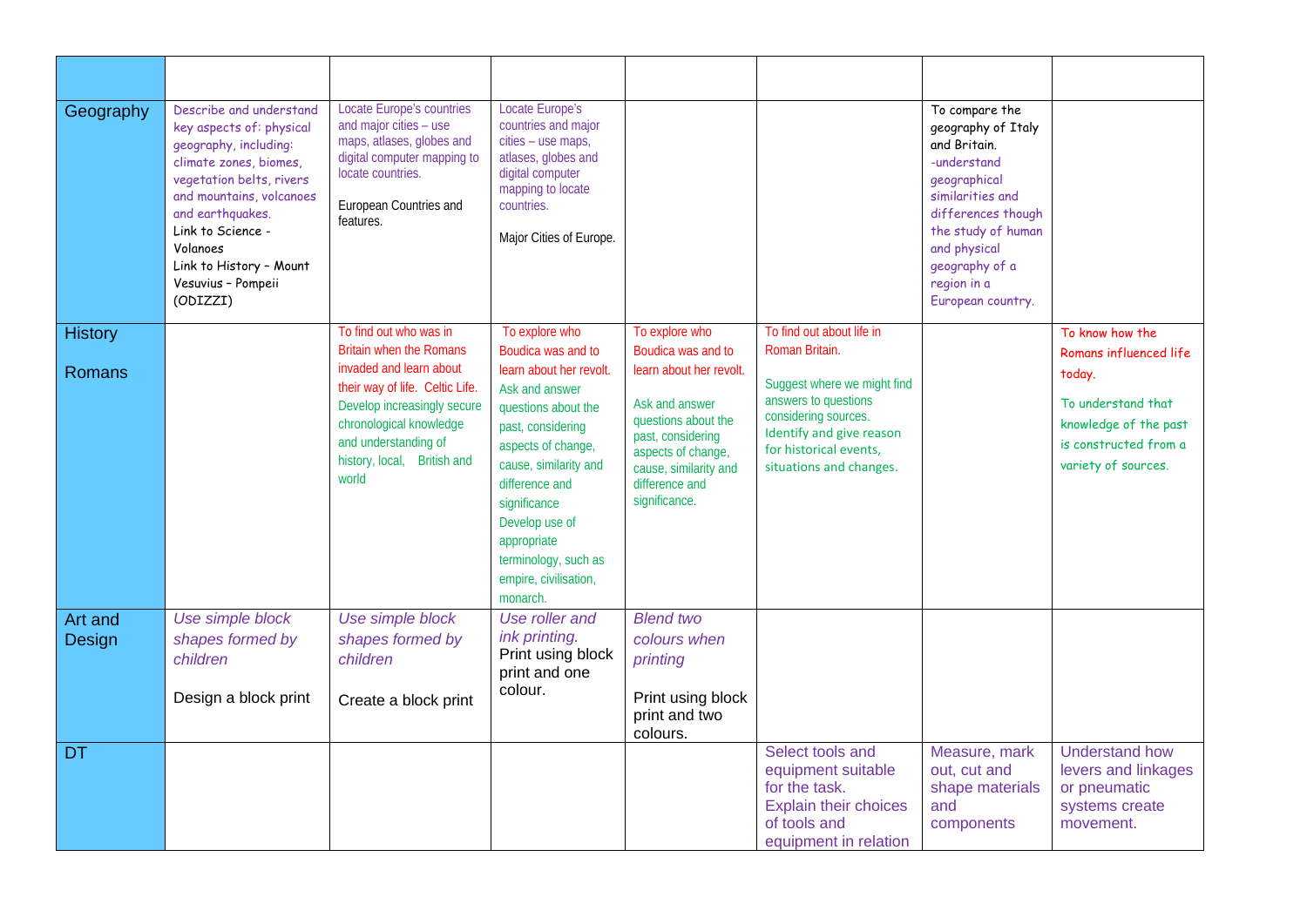|                     |                                                                                                                                                                                                                      |                                                                                                                                                                                                                                                                           |                                                                                                                                                                                                                                                           |                                                                                                                                                                                                                                                    | to the skills and<br>techniques they will<br>be using.<br>Moving storybook,<br>box and mouth folds                                                                                                                           | with some<br>accuracy.<br>Moving<br>storybook,<br>slider and lift up<br>flap                                                                                                                                                                                                 | Moving storybook,<br>paper spring                                                                                                                                                            |
|---------------------|----------------------------------------------------------------------------------------------------------------------------------------------------------------------------------------------------------------------|---------------------------------------------------------------------------------------------------------------------------------------------------------------------------------------------------------------------------------------------------------------------------|-----------------------------------------------------------------------------------------------------------------------------------------------------------------------------------------------------------------------------------------------------------|----------------------------------------------------------------------------------------------------------------------------------------------------------------------------------------------------------------------------------------------------|------------------------------------------------------------------------------------------------------------------------------------------------------------------------------------------------------------------------------|------------------------------------------------------------------------------------------------------------------------------------------------------------------------------------------------------------------------------------------------------------------------------|----------------------------------------------------------------------------------------------------------------------------------------------------------------------------------------------|
| <b>PE</b>           | play competitive<br>games,<br>Net & Wall<br>Mini tennis 2<br>develop flexibility,<br>strength,<br>technique, control<br>and balance<br>Gymnastics<br>Assessment task<br>$2 - 3$                                      | Practise skills in<br>isolation and<br>combination<br>Net & Wall<br>Mini tennis 2<br>Perform a<br>gymnastic sequen<br>ce with clear<br>changes of speed,<br>3 different<br>balances with 3<br>different ways of<br>travelling<br>Gymnastics<br>Assessment task<br>$2 - 3$ | <b>Practise skills</b><br>in isolation and<br>combination<br>Net & Wall<br>Mini tennis 2<br>Work with a<br>partner to<br>create a<br>sequence. Fro<br>m starting<br>shape<br>Gymnastics<br>Assessment<br>task 2-3                                         | Work well as a<br>team<br>in competitive<br>games<br>Net & Wall<br>Mini tennis 2<br><b>Explore and</b><br>develop use of<br>upper body<br>strength taking<br>weight on<br>hands and feet<br>- front suppor<br>Gymnastics<br>Assessment<br>task 2-3 | <b>Apply basic</b><br>principles of<br>attacking and<br>defending<br>Net & Wall<br>Mini tennis 2<br><b>Explore balancing</b><br>on combinations of<br>1/2/3/4 "points<br>Gymnastics<br>Assessment task<br>$2 - 3$            | Develop an<br>understanding<br>of fair play<br>Net & Wall<br>Mini tennis 2<br><b>Explore</b><br>balancing with<br>a partner:<br>facing, beside,<br>behind and on<br>different<br>levels<br>Move in and<br>out of balance<br>fluently<br>Gymnastics<br>Assessment<br>task 2-3 |                                                                                                                                                                                              |
| Languages<br>French | To listen attentively to<br>spoken language and show<br>understanding by joining<br>in and responding<br>To identify common<br>nouns.<br>Introduce five common<br>vegetable nouns in their<br>plural form in French. | <b>Experiment with writing</b><br>simple words<br>Copy accurately in<br>writing some key words<br>To identify common<br>nouns.<br>Introduce the next five<br>common vegetable nouns<br>in their plural form in<br>French.                                                 | Consolidate all ten<br>common vegetable<br>nouns and introduce<br>the concept of<br>asking for the<br>weight of a<br>vegetable. "un kilo<br>de / d'"<br><b>Understand words</b><br>displayed in the<br>classroom<br>Begin to know some<br>key vocabulary. | Introduce the<br>children to the key<br>language "Je<br>voudrais" ("I<br>would like")<br>Engage in<br>conversations; ask<br>and answer<br>questions; express<br>opinions and<br>respond to those of<br>others; seek<br>clarification and<br>help.  | To consolidate<br>everything together and<br>then add in the<br>conjunction "et" ("and")<br>which pupils can use to<br>ask for more than one<br>vegetable. Role play activity<br>for shopping in France for "Les<br>Légumes" | Assessment<br>(Reading, Writing,<br>Listening and<br>Speaking)<br>Begin to know some<br>key vocabulary<br>Read carefully and<br>show<br>understanding of<br>words, phrases and<br>simple writing                                                                             | Christmas in France -<br>Culture and traditions<br>Make French<br>Christmas Cards.<br>Start to understand<br>cultural similarities<br>and differences and<br>how festivals are<br>celebrated |
| R.E.                | Diwali day                                                                                                                                                                                                           | <b>How do Hindus</b><br>celebrate Diwali?                                                                                                                                                                                                                                 | <b>How do Hindus</b><br>celebrate<br>Diwali?                                                                                                                                                                                                              | What is<br>advent?                                                                                                                                                                                                                                 | Why is Isaiah read<br>during Advent?                                                                                                                                                                                         | What would be<br>in a Christian                                                                                                                                                                                                                                              | What would be in<br>a Christian<br>Advent calendar?                                                                                                                                          |